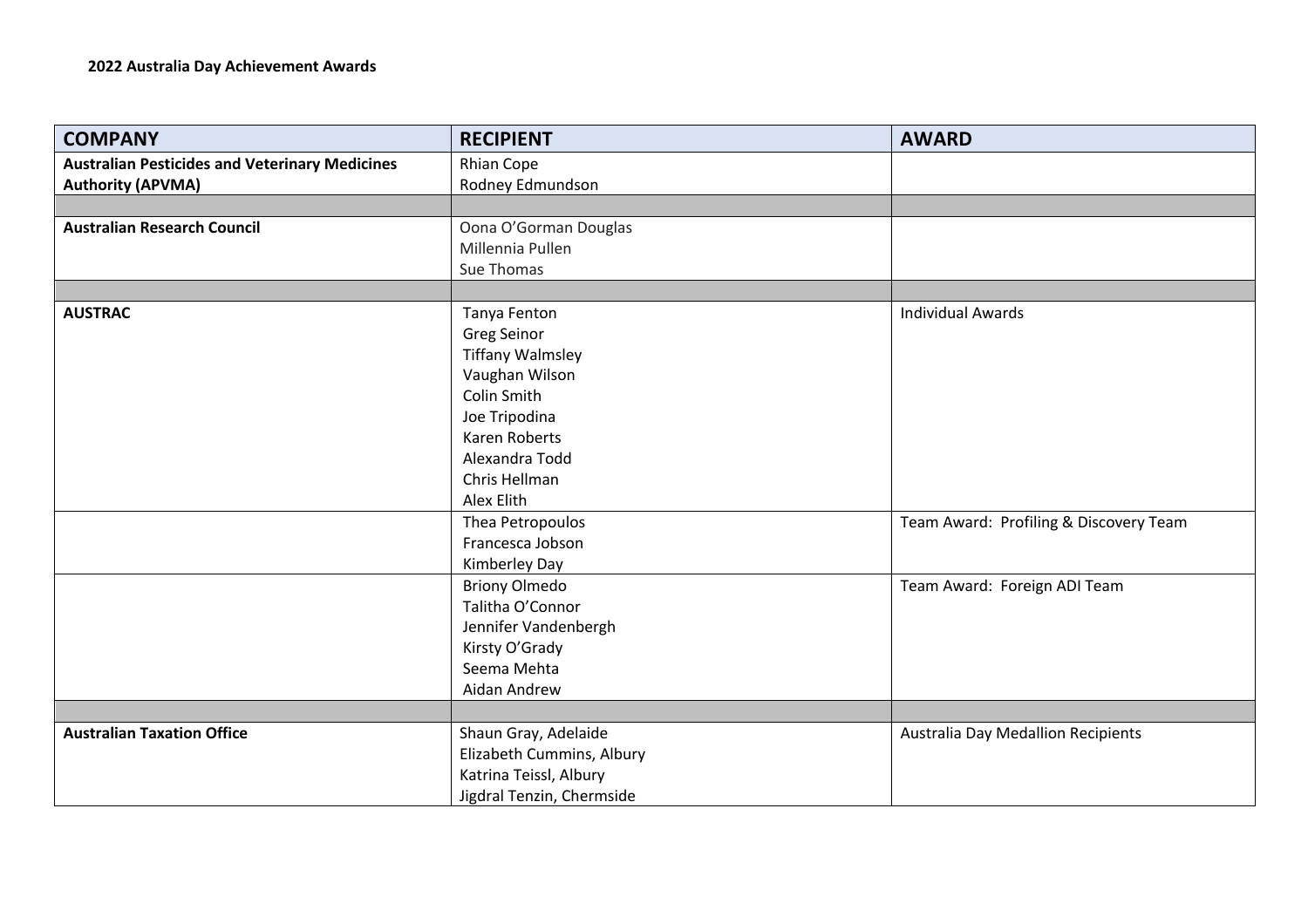|                                                   | Kylie Haddrill, Chermside          |                       |                         |
|---------------------------------------------------|------------------------------------|-----------------------|-------------------------|
|                                                   | Jackie Sproll, Gosford             |                       |                         |
|                                                   | Candice Howard, Hobart             |                       |                         |
|                                                   | Wai-Zin Robert Heny Yan, Melbourne |                       |                         |
|                                                   | Timothy Spedding, Sydney           |                       |                         |
|                                                   |                                    |                       |                         |
| <b>Australian Trade and Investment Commission</b> | Andy Fu                            | Daniela Cain          | <b>Silver Medallion</b> |
| (AUSTRADE)                                        | David Wise                         | Ghada Zaroubi         |                         |
|                                                   | <b>Greg Wallis</b>                 | Heidi Yang            |                         |
|                                                   | John Leslie                        | Kathy Chen            |                         |
|                                                   | Kristian Raston                    | Midori Uchizono       |                         |
|                                                   | Mishra Mehrotra                    | Nakyung Kang          |                         |
|                                                   | Patrick Keil                       | Santiago Foldari      |                         |
|                                                   | Seema Mulye                        | Thipwadee             |                         |
|                                                   | Aaron Godding                      | <b>Adam Monck</b>     | Lapel Pin               |
|                                                   | Akiko Ochiai                       | Alex Chittenden       |                         |
|                                                   | Alexandra Borthwick                | Alfredo Ide Mery      |                         |
|                                                   | Andrew Lightfoot                   | Andrew Sholl          |                         |
|                                                   | Ann Cole                           | Anna Scott            |                         |
|                                                   | Annette Christis                   | Annika Neill          |                         |
|                                                   | Anthony Swan                       | Aslan Mesbah          |                         |
|                                                   | <b>Astrid Gray</b>                 | Awa Ampofo            |                         |
|                                                   | Beenu Jacob                        | Benny Lyons           |                         |
|                                                   | Bernie Xu                          | Bianca Wheeler        |                         |
|                                                   | <b>Brooke Thomas</b>               | Caitlin McCoull       |                         |
|                                                   | <b>Cameron Hicks</b>               | Carl Pfeiffer         |                         |
|                                                   | Carla Guica                        | Cat Vignando          |                         |
|                                                   | Catherine Veneziano                | Chamaka De Silva      |                         |
|                                                   | Chandramani Rangari                | Chris Ford            |                         |
|                                                   | Cindy Yeh                          | Dagmara Rusek         |                         |
|                                                   | Damien Zumbo                       | Dan Kluge             |                         |
|                                                   | David Gower                        | Dee Winters           |                         |
|                                                   | Dylan Harrington                   | Elissa Maloney        |                         |
|                                                   | <b>Emily Bogue</b>                 | Emily Hall (now Wood) |                         |
|                                                   | <b>Erica Pasfield</b>              | <b>Estelle Booth</b>  |                         |
|                                                   | Fannie Chan                        | Fiona Cheng           |                         |
|                                                   |                                    |                       |                         |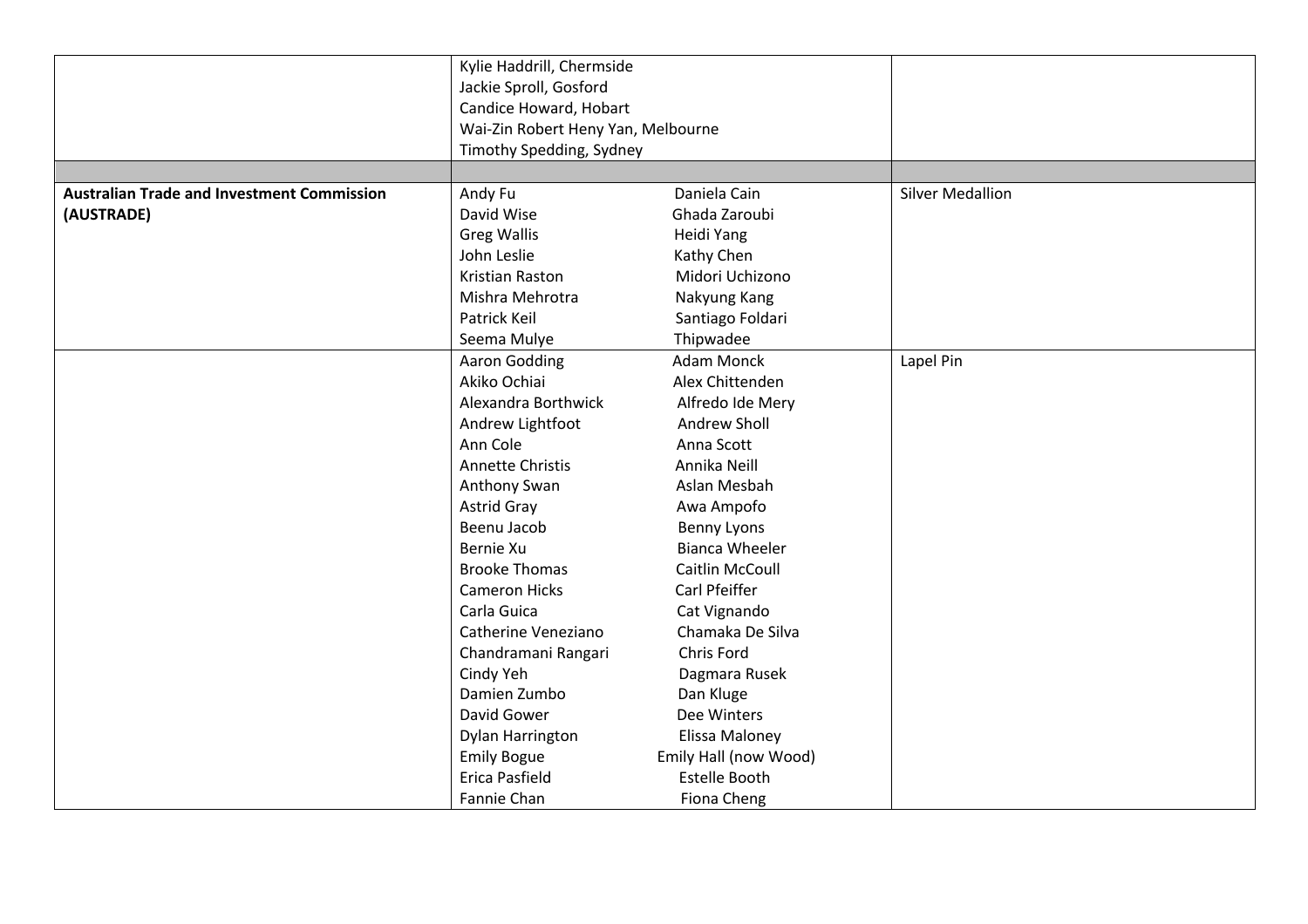| Frances van Ruth        | Geoff Budd                       |  |
|-------------------------|----------------------------------|--|
| Georgia Willis          | <b>Gerard Fitzsimmons</b>        |  |
| <b>Grace Wang</b>       | Iannis Patin                     |  |
| Jack Hajjar             | James Gorton                     |  |
| Jane Austin             | Jen Plumstead                    |  |
| Jenny Wallace           | Jesse de Carteret (Home Affairs) |  |
| Jessica Turner          | Jill Brightling                  |  |
| Jo Lee                  | Jodi-Maree Peck                  |  |
| John Parlett            | Jonathan Ede                     |  |
| Julie Budji             | Kate Lytham                      |  |
| Kaushal Vaidya          | Kelly Turnbull                   |  |
| Laura-Beth Nicholas     | Lauren Attana                    |  |
| Leigh Martin            | Lisa Brooks                      |  |
| Lisa Wood               | Lisbeth Reilly                   |  |
| Liz Vella               | Lizzy Tonks                      |  |
| Louisa Wang             | Louise Burstow                   |  |
| Malinda Hancock         | Malini Neethyrajah               |  |
| Marcus Wu (DFAT)        | Marg Staib                       |  |
| Maria Adams             | Matt Williams (KPMG)             |  |
| Matthew Durban          | Max Macmillan                    |  |
| Michael Amon            | Michael Byrne                    |  |
| Michael Hardman         | Michael Taylor                   |  |
| Minh Cao                | Muhummad Bilal                   |  |
| <b>Mystique Nelis</b>   | Nancy Lai                        |  |
| Ngoc Khuu               | Nikki Mavrokefalos               |  |
| Ophelia Dela Cruz       | Oscar Wilson                     |  |
| Patrick Orth            | Paul James                       |  |
| Paul McGee              | Penny Styles                     |  |
| Prystynne Alexander     | Rachel Howard                    |  |
| Rachel Rodda            | Rafael Alves                     |  |
| <b>Richard Paterson</b> | Robyn Allen                      |  |
| Rory Gillespie          | Rowena Scott                     |  |
| Royce Smith             | Said Metwalli                    |  |
| <b>Sally Thomas</b>     | Sam Jaskiewicz                   |  |
| Samara Lincoln          | Sandaldeep Singh (ATO)           |  |
| Sarah Lefervre          | Sarah Lefevre                    |  |
|                         |                                  |  |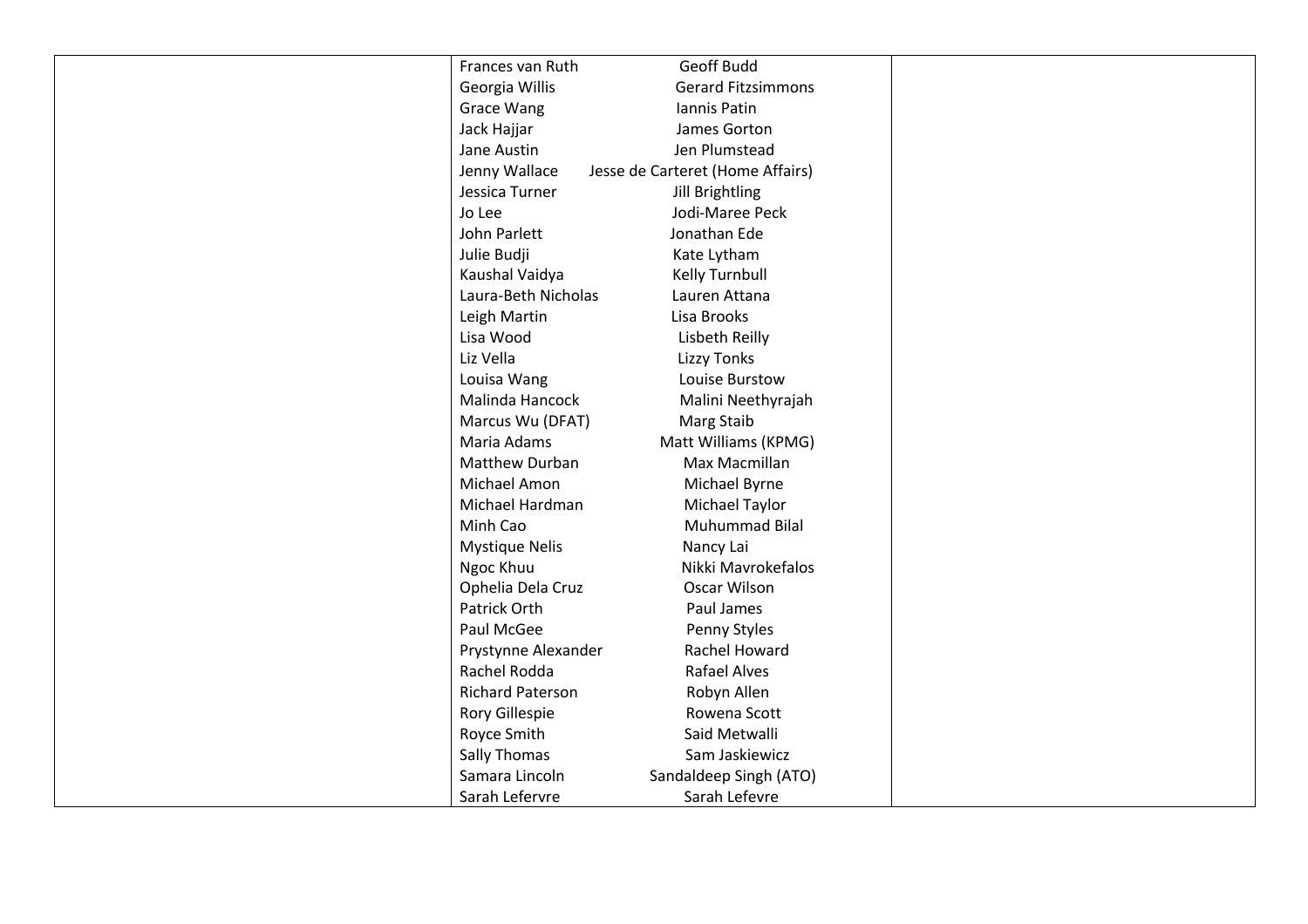|                                                           | Sarah Robinson<br>Snezna Schmidt<br>Stan Roche<br>Susan Corbisiero                                         | Scott Middlebrook<br>Sofia Shannon<br><b>Stuart Weir</b><br>Tanja McGrath |                                                                                                                                                                                                                                                                |
|-----------------------------------------------------------|------------------------------------------------------------------------------------------------------------|---------------------------------------------------------------------------|----------------------------------------------------------------------------------------------------------------------------------------------------------------------------------------------------------------------------------------------------------------|
|                                                           | <b>Tarita Clark</b><br><b>Thomas Halcombe</b>                                                              | <b>Teagan Collins</b><br>Thomas O'Brien                                   |                                                                                                                                                                                                                                                                |
|                                                           | Tom Redmond                                                                                                | Tomoko Umeda                                                              |                                                                                                                                                                                                                                                                |
|                                                           | <b>Tonmoy Biswas</b>                                                                                       | <b>Tracy Pratt</b>                                                        |                                                                                                                                                                                                                                                                |
|                                                           | Wendy Haydon                                                                                               |                                                                           |                                                                                                                                                                                                                                                                |
|                                                           |                                                                                                            |                                                                           |                                                                                                                                                                                                                                                                |
| <b>Civil Aviation Safety Authority (CASA)</b>             | <b>Ashley McAlpine</b>                                                                                     |                                                                           |                                                                                                                                                                                                                                                                |
|                                                           |                                                                                                            |                                                                           |                                                                                                                                                                                                                                                                |
| <b>Clean Energy Regulator</b>                             | Jessica Feeney                                                                                             |                                                                           | In recognition of exceptional collaboration<br>facilitated across government entities and private<br>sector stakeholders to deliver the Integrity<br>Review of the Rooftop Solar PV Sector; achieving<br>many improved outcomes for Australian<br>communities. |
|                                                           |                                                                                                            |                                                                           |                                                                                                                                                                                                                                                                |
| <b>Department of Defence</b>                              | Janelle Moore<br>Deputy Director Risk Integration<br>Office of the Defence Seaworthiness Regulator (ODSwR) |                                                                           |                                                                                                                                                                                                                                                                |
|                                                           |                                                                                                            |                                                                           |                                                                                                                                                                                                                                                                |
| <b>Department of Defence (Royal Australian Air Force)</b> | Mr Shane Northover                                                                                         |                                                                           | <b>Individual Award</b>                                                                                                                                                                                                                                        |
| <b>Department of Health</b>                               | Atrun Ali                                                                                                  |                                                                           | <b>Medallions</b>                                                                                                                                                                                                                                              |
|                                                           | Mandy Charlton                                                                                             |                                                                           |                                                                                                                                                                                                                                                                |
|                                                           | Kate Grlec                                                                                                 |                                                                           |                                                                                                                                                                                                                                                                |
|                                                           | Gwili Holme                                                                                                |                                                                           |                                                                                                                                                                                                                                                                |
|                                                           |                                                                                                            |                                                                           |                                                                                                                                                                                                                                                                |
| <b>Department of Veterans' Affairs</b>                    | Deanne Cobb, ACT-COO                                                                                       |                                                                           | <b>Individual Awards</b>                                                                                                                                                                                                                                       |
|                                                           | Nicholas Harrison, ACT-COO                                                                                 |                                                                           | The work of the Department and Commissions                                                                                                                                                                                                                     |
|                                                           | Georgina Binks, ACT-VFP                                                                                    |                                                                           |                                                                                                                                                                                                                                                                |
|                                                           | Kyriin Dalton, ACT - CESS                                                                                  |                                                                           |                                                                                                                                                                                                                                                                |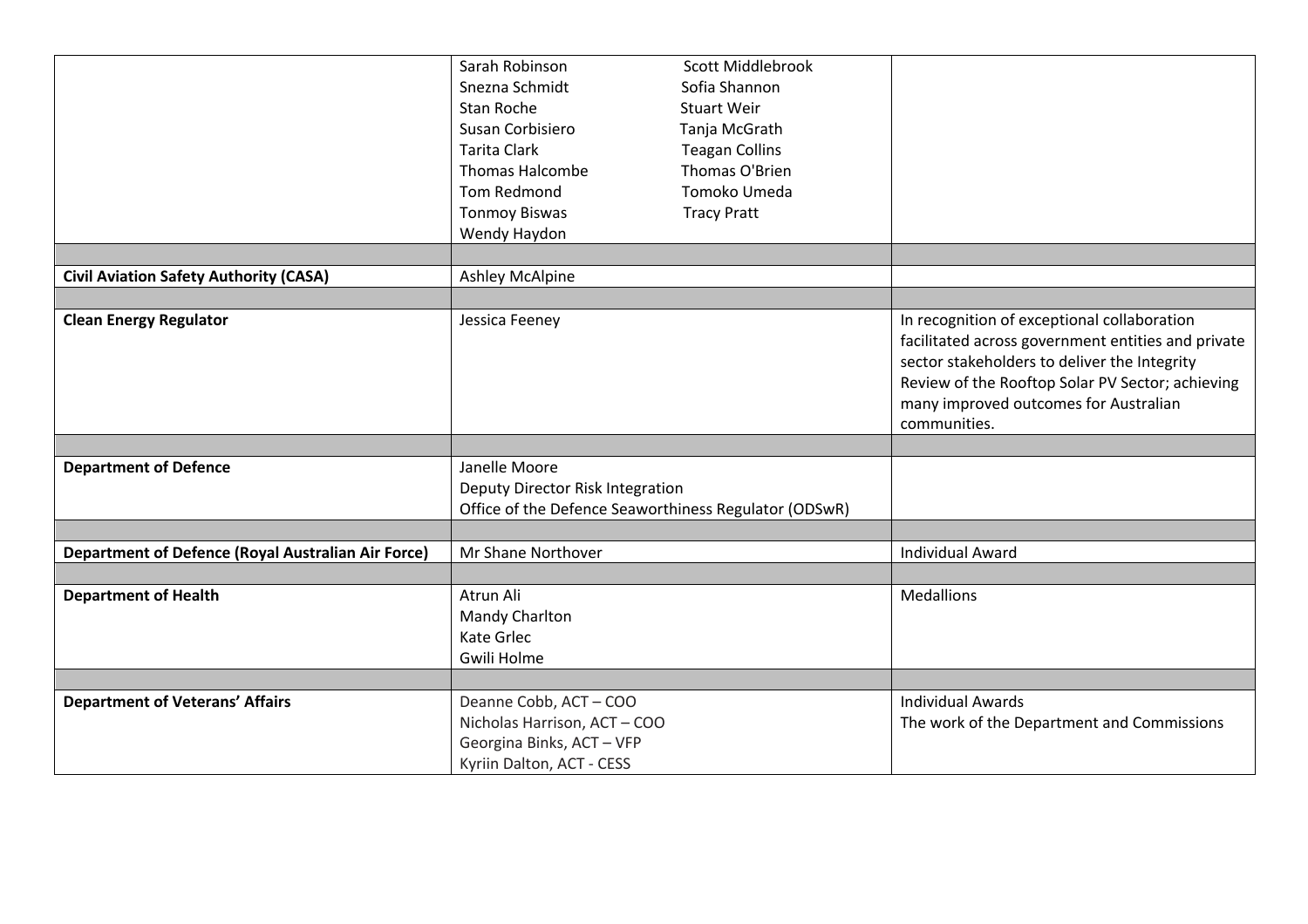| Aron Matautia, QLD - COO                             | <b>Individual Awards</b>                   |
|------------------------------------------------------|--------------------------------------------|
| Shane Bourke, QLD - CBD                              | Organisation culture and staff morale      |
| Kim Larzabal, TAS - CBD                              |                                            |
| Terry Day, VIC-CFO                                   |                                            |
| Louisa Wallenburg, WA - CBD                          |                                            |
| Kristine (Tiki) Stephens, ACT - P&G                  | <b>Individual Awards</b>                   |
|                                                      | Service to clients                         |
| Conan Elphicke, ACT - MHWS                           | <b>Individual Awards</b>                   |
| Daniel Beahan, ACT - CAT                             | The Department's reputation and image      |
| Kylie Howlett, ACT - Data and Analytics Team, MHWS   | <b>Team Awards</b>                         |
| James Wilkinson, ACT - Data and Analytics Team, MHWS | The work of the Department and Commissions |
| Mahmoud Khaki, ACT - Data and Analytics Team, MHWS   |                                            |
| Megan Henderson, ACT - Data and Analytics Team,      |                                            |
| <b>MHWS</b>                                          |                                            |
|                                                      |                                            |
| Haley Hughes, ACT - Hughes and Matthews Team, CFO    |                                            |
| Andrew Matthews, ACT - Hughes and Matthews Team,     |                                            |
| <b>CFO</b>                                           |                                            |
|                                                      |                                            |
| Sharon Mulligan, ACT - Remuneration Determination    |                                            |
| Project, COO & CFO                                   |                                            |
| Jim McGrath, ACT - Remuneration Determination        |                                            |
| Project, COO & CFO                                   |                                            |
| Jeff Grey, ACT - Remuneration Determination Project, |                                            |
| COO & CFO                                            |                                            |
| Anna Saravanan, ACT - Remuneration Determination     |                                            |
| Project, COO & CFO                                   |                                            |
| Anne Cao, ACT - Remuneration Determination Project,  |                                            |
| COO & CFO                                            |                                            |
| Tanya Thornton, NSW - Remuneration Determination     |                                            |
| Project, COO & CFO                                   |                                            |
|                                                      |                                            |
| Catherine Thomas, ACT - RAPI Project Team, CESS      |                                            |
|                                                      |                                            |
| Adrian Cobb, ACT - RAPI Project Team, CESS           |                                            |
| Rob Sikaloski, ACT - RAPI Project Team, CESS         |                                            |
| Kon Semitekolos, NSW - RAPI Project Team, CESS       |                                            |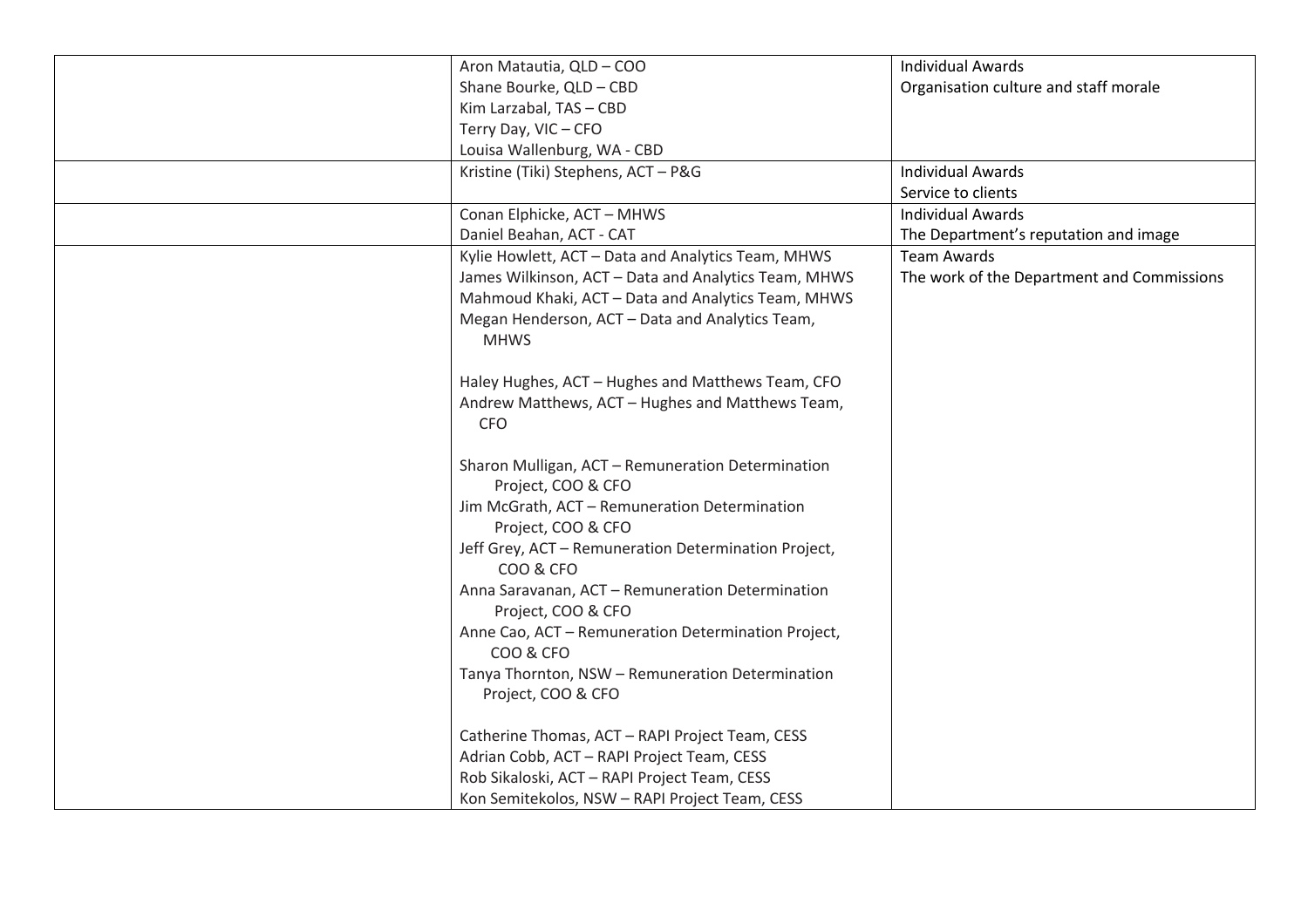| John Dafilis, VIC - RAPI Project Team, CESS                |                                       |
|------------------------------------------------------------|---------------------------------------|
| Susan Denton, VIC - RAPI Project Team, CESS                |                                       |
|                                                            |                                       |
| Ben Isaacs, QLD - VAPAC, CESS                              |                                       |
| Kerry Eaton, QLD - VAPAC, CESS                             |                                       |
| Neville McCreath, QLD - VAPAC, CESS                        |                                       |
| Jodie Hansen, QLD - VAPAC, CESS                            |                                       |
| Christine Jun, QLD - VAPAC, CESS                           |                                       |
| Sarah Villani, QLD - VAPAC, CESS                           |                                       |
| Maarit Chapman, QLD - VAPAC, CESS                          |                                       |
| Tony Tran, QLD - VAPAC, CESS                               |                                       |
| Jennifer Johnstone, QLD - VAPAC, CESS                      |                                       |
| Tracey Frazer, QLD - VAPAC, CESS                           |                                       |
| Tiffany Merchant, QLD - VAPAC, CESS                        |                                       |
| Katy Duldig, QLD - VAPAC, CESS                             |                                       |
| Morag Quinn, QLD - VAPAC, CESS                             |                                       |
| Katie McLoughlin, QLD - VAPAC, CESS                        |                                       |
| Dilpreet Singh, QLD - VAPAC, CESS                          |                                       |
| Terrena Miller, QLD - VAPAC, CESS                          |                                       |
| Jason Kwon, QLD - VAPAC, CESS                              |                                       |
| Sarah Graham, QLD - VAPAC, CESS                            |                                       |
| Sarah Shephard, VIC - Information & Records Management     |                                       |
| Open Arms Digitisation, COO                                |                                       |
| Sarah Roberts, VIC - Information & Records Management      |                                       |
| Open Arms Digitisation, COO                                |                                       |
| Geoff Chaplin, ACT - Workforce Reporting & Analysis Team,  | <b>Team Awards</b>                    |
| COO                                                        | Organisation culture and staff morale |
| James Nevin, ACT - Workforce Reporting & Analysis Team,    |                                       |
| COO                                                        |                                       |
| David Cairncross, ACT - Workforce Reporting & Analysis     |                                       |
| Team, COO                                                  |                                       |
| Tor Davis-Hall, ACT - Workforce Reporting & Analysis Team, |                                       |
| COO                                                        |                                       |
| Sharon Mulligan, ACT - Workforce Reporting & Analysis      |                                       |
| Team, COO                                                  |                                       |
| Courtney Swain, ACT - Gurru Ngali Team, COO                |                                       |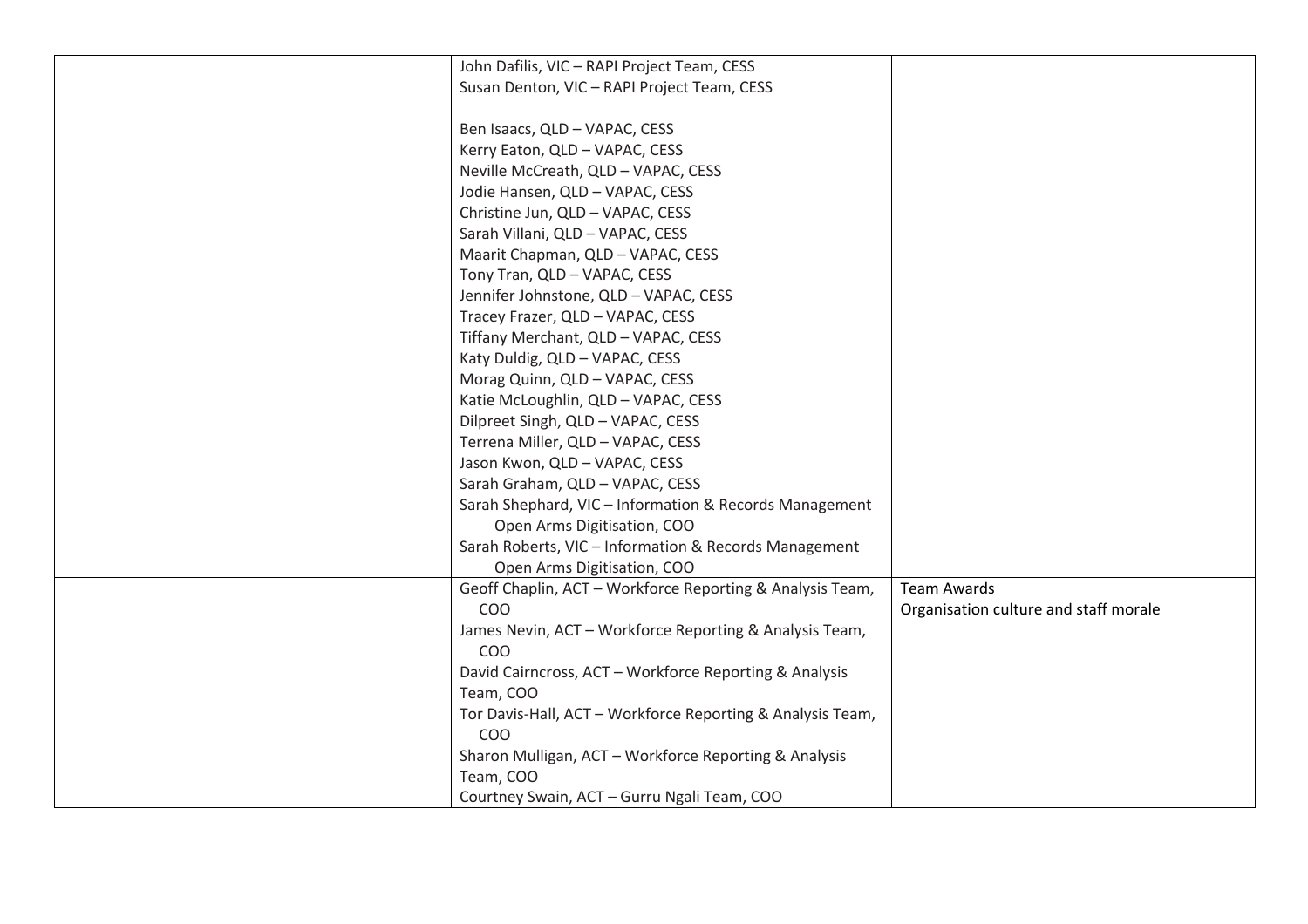|                               | Wayne Meyrick, QLD - Gurru Ngali Team, COO                                |                                                  |
|-------------------------------|---------------------------------------------------------------------------|--------------------------------------------------|
|                               | Diane Barlow, QLD - Gurru Ngali Team, COO                                 |                                                  |
|                               | Narelle Fuller, QLD - Gurru Ngali Team, COO                               |                                                  |
|                               | Yousuf Malik, ACT - SMS Response Team, CFO                                | <b>Team Awards</b>                               |
|                               | James Rope, QLD - SMS Response Team, CFO                                  | Services to clients                              |
|                               | Andrew Brown, WA - SMS Response Team, CFO                                 |                                                  |
|                               | Paul Weber, ACT - ADF Firefighters Team, VFP                              |                                                  |
|                               | David Janik, QLD - ADF Firefighters Team, VFP                             |                                                  |
|                               | Melissa Gray, ACT - 50 <sup>th</sup> Anniversary of Operation Ivanhoe     |                                                  |
|                               | and the Battle of Nui Le, CAT                                             |                                                  |
|                               | Tristan Rallings, ACT - 50 <sup>th</sup> Anniversary of Operation Ivanhoe |                                                  |
|                               | and the Battle of Nui Le, CAT                                             |                                                  |
|                               | Peter Oliver, ACT - 50 <sup>th</sup> Anniversary of Operation Ivanhoe     |                                                  |
|                               | and the Battle of Nui Le, CAT                                             |                                                  |
|                               | Stephen Curran, ACT - 50 <sup>th</sup> Anniversary of Operation           |                                                  |
|                               | Ivanhoe and the Battle of Nui Le, CAT                                     |                                                  |
|                               | Simon Garner, ACT - 50 <sup>th</sup> Anniversary of Operation Ivanhoe     |                                                  |
|                               | and the Battle of Nui Le, CAT                                             |                                                  |
|                               | Carolyn Gordon, NSW - VRB Team                                            |                                                  |
|                               | Alison Kavanagh, NSW- VRB Team                                            |                                                  |
|                               | Karen Dorsett, NSW - VRB Team                                             |                                                  |
|                               | Glenn Katsoolis, NSW - VRB Team                                           |                                                  |
|                               | Kim Carter, NSW - VRB Team                                                |                                                  |
|                               | Rhonda Blair, NSW - VRB Team                                              |                                                  |
|                               | Andrea Flanagan PSM, QLD - VRB Team                                       |                                                  |
|                               | Jodi Ross, QLD - VRB Team                                                 |                                                  |
|                               | Jane Warmoll, SA - VRB Team                                               |                                                  |
|                               | Anthony Symes, ACT - DVA TV Team, MHWS                                    | <b>Team Awards</b>                               |
|                               | Daniel Johnson, ACT - DVA TV Team, MHWS                                   | The Department's reputation and image            |
|                               |                                                                           |                                                  |
| <b>Holdfast Assets</b>        | <b>Grant Kelley</b>                                                       | <b>Individual Awards</b>                         |
|                               | <b>Maurice Henderson</b>                                                  |                                                  |
|                               |                                                                           |                                                  |
| <b>Maitland RSL subbranch</b> | Lyn Keevers                                                               | Recognised for their dedicated service to the    |
|                               | <b>Mavis Davies</b>                                                       | Maitland RSL subbranch, veterans, their families |
|                               | Peggy Hume                                                                |                                                  |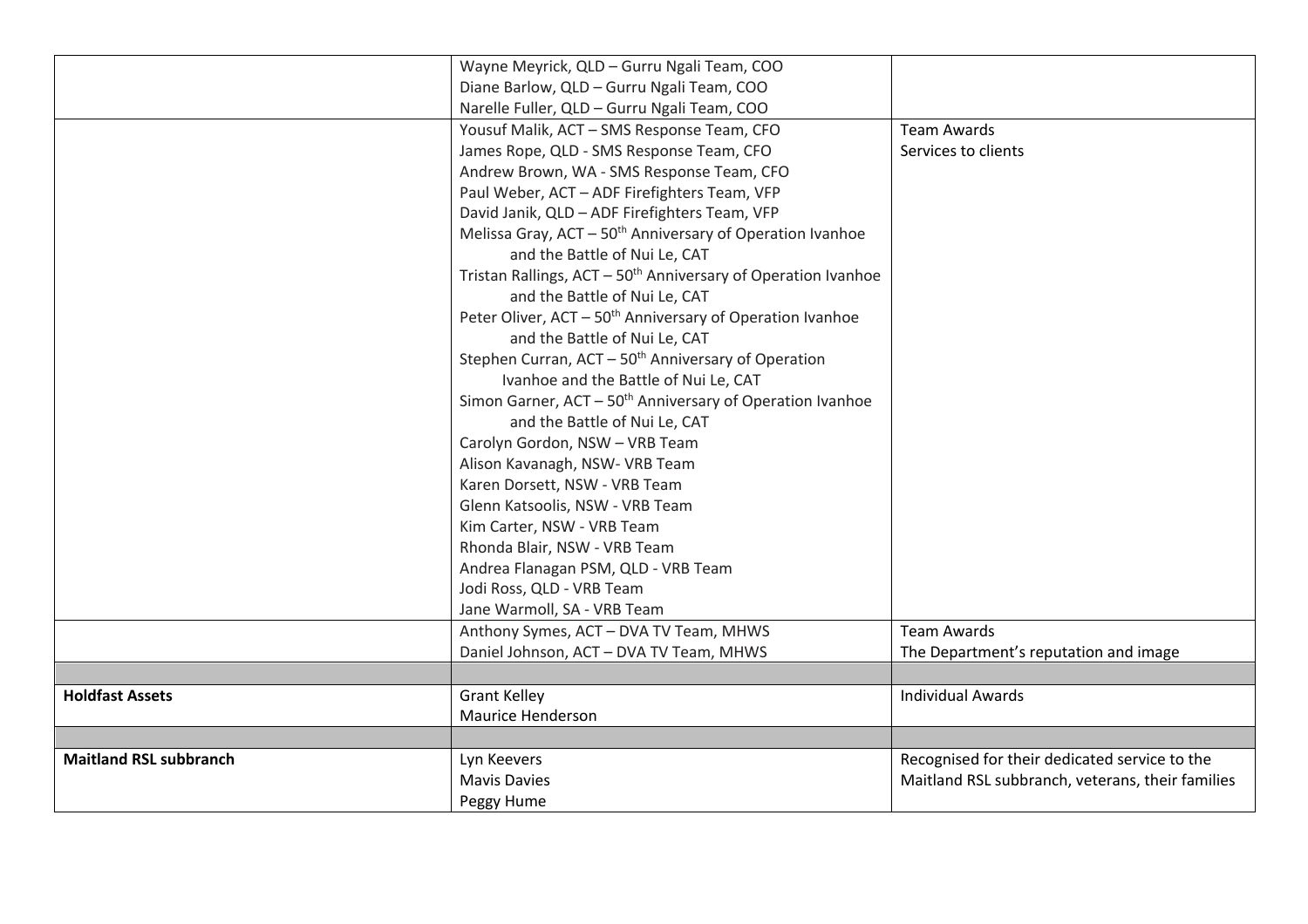|                                                     | Jim Carter           | and organising packages for our ADF personnel |
|-----------------------------------------------------|----------------------|-----------------------------------------------|
|                                                     |                      | who are serving overseas                      |
| <b>Murray-Darling Basin Authority</b>               | Alistair Korn        | <b>Outstanding Leadership</b>                 |
|                                                     | Rod Barlow           | <b>Outstanding Leadership</b>                 |
|                                                     | Luke Ingram          | Outstanding Performance and contribution      |
|                                                     |                      | towards MDBA's strategic priorities           |
|                                                     |                      |                                               |
|                                                     | Liz Rodway           | <b>Outstanding Leadership</b>                 |
|                                                     |                      |                                               |
|                                                     | Ingrid Takken        | Outstanding Performance and contribution      |
|                                                     |                      | towards MDBA's strategic priorities           |
|                                                     |                      |                                               |
|                                                     |                      |                                               |
| <b>National Health and Medical Research Council</b> | <b>Richard Bosci</b> | <b>Individual Awards</b>                      |
|                                                     | Carlyle Bremner      |                                               |
|                                                     | <b>Gerry Doherty</b> |                                               |
|                                                     | Stephanie Goodrick   |                                               |
|                                                     | Melissa Harmer       |                                               |
|                                                     | Shannen Kelly        |                                               |
|                                                     | Cameron McAlpine     |                                               |
|                                                     | Nikki Lee Wallace    |                                               |
|                                                     | Thea Williams        |                                               |
|                                                     | Joel Ceramidas       | TEAM - DARMS Modelling Team                   |
|                                                     | Yixin Li             |                                               |
|                                                     | Xuezhi Zeng          |                                               |
|                                                     | Yumeng Zhang         |                                               |
|                                                     | Jillian Barr         | TEAM - GFR Taskforce                          |
|                                                     | Carlyle Bremner      |                                               |
|                                                     | Mary Bate            |                                               |
|                                                     | Joel Ceramidas       |                                               |
|                                                     | Thea Williams        |                                               |
|                                                     | Simon Bristol        | TEAM - Research Administration Section        |
|                                                     | Sandra Freshwater    |                                               |
|                                                     | Andre Green          |                                               |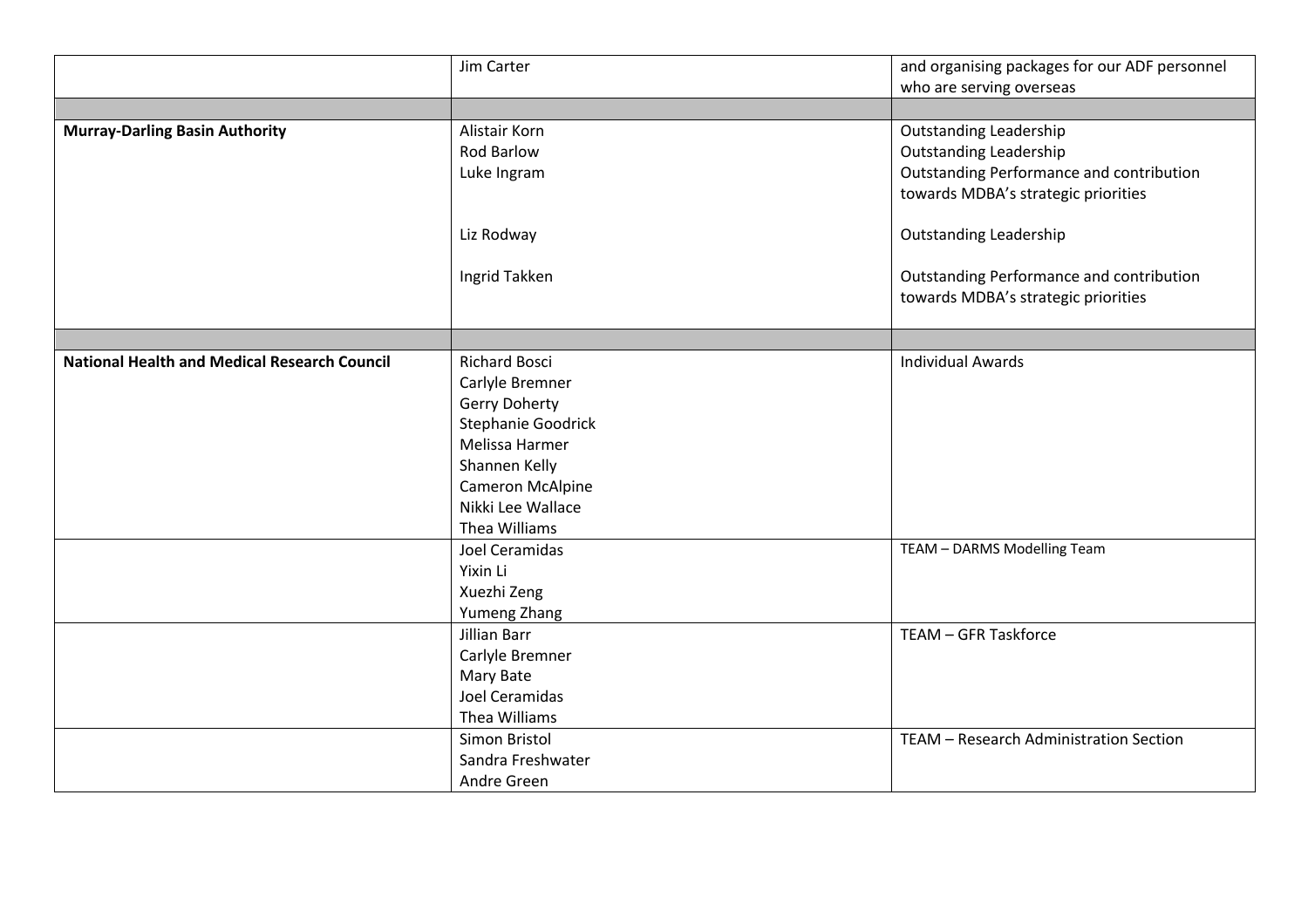|                                                              | Leanne Langton<br>Marianne Lo<br>Daniel Masuku<br>Cameron McAlpine<br><b>Lindsay Pennock</b><br>Sudha Priyankan<br>Cate Smith |                                                                                                           |
|--------------------------------------------------------------|-------------------------------------------------------------------------------------------------------------------------------|-----------------------------------------------------------------------------------------------------------|
|                                                              | Neil Swinbourne<br><b>Emily Trevenen</b>                                                                                      |                                                                                                           |
|                                                              | Nikki Lee Wallace                                                                                                             |                                                                                                           |
|                                                              | Benjamin Wise                                                                                                                 |                                                                                                           |
|                                                              | Trudi Young                                                                                                                   |                                                                                                           |
|                                                              |                                                                                                                               |                                                                                                           |
| <b>NSCFAA Maitland Branch</b>                                | Allen Russ<br>Mavis Allen<br><b>Eileen Mears</b><br><b>Bruce Mears</b>                                                        | Recognised for their dedicated service to the<br>NSCFAA Maitland Branch, veterans, and their<br>families. |
|                                                              |                                                                                                                               |                                                                                                           |
| <b>Office of the Australian Information Commissioner</b>     | Emi Christensen<br>Sarah Croxall<br>Emma Liddle<br>Sara Peel                                                                  | <b>Medallions</b>                                                                                         |
|                                                              |                                                                                                                               |                                                                                                           |
| Office of the Official Secretary to the Governor-<br>General | Kaye Browning<br>Evahn Derkley<br>Fiona Hartley<br>Sarah Savage                                                               | <b>Individual Awards</b>                                                                                  |
|                                                              | <b>Jeff Barnes</b><br>Jason Chow<br>Nauman Khan<br>Ly Tran<br>Greg Osborne                                                    | <b>Team Award</b><br><b>Finance Team</b>                                                                  |
|                                                              |                                                                                                                               |                                                                                                           |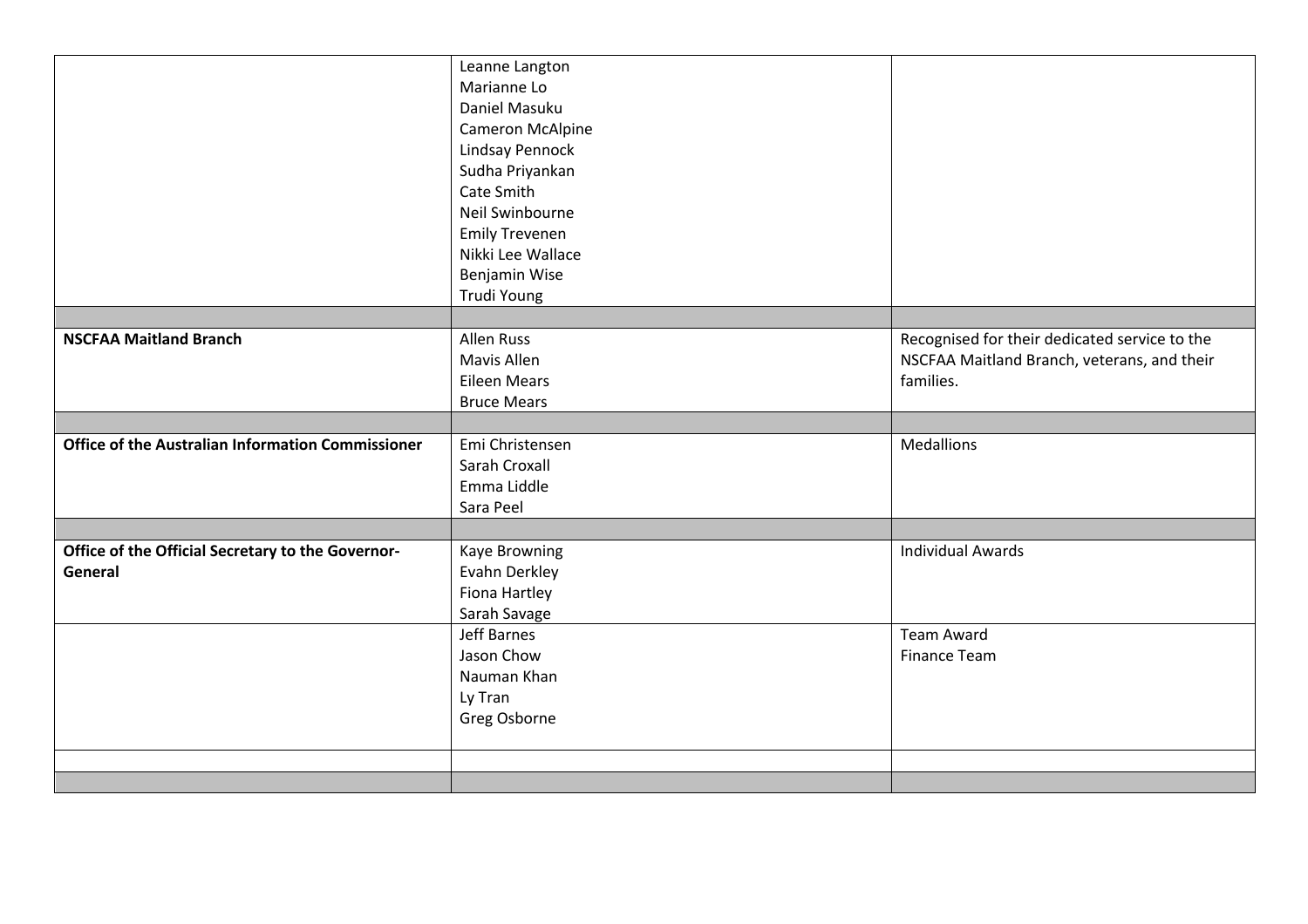| <b>Returned &amp; Services League of Australia (RSL)</b> | <b>Margaret Flett</b>            | RSL ACT Branch        |
|----------------------------------------------------------|----------------------------------|-----------------------|
|                                                          | Kevin Zimmerman                  |                       |
|                                                          | Jason Cooke                      | <b>RSL VIC Branch</b> |
|                                                          | Bruce (Stretch) Jarvis           |                       |
|                                                          | David Ridley                     |                       |
|                                                          | Lee Webb OAM JP                  |                       |
|                                                          | Allan Bird                       | RSL QLD Branch        |
|                                                          | Kylie Burke                      |                       |
|                                                          | George Churchward                |                       |
|                                                          | <b>Robert P Davis</b>            |                       |
|                                                          | <b>Matthew Dykes</b>             |                       |
|                                                          | Sharon Heaslop                   |                       |
|                                                          | Anthony Hornby                   |                       |
|                                                          | Margaret Lord                    |                       |
|                                                          | Noel Mallyon                     |                       |
|                                                          | Ann Martin                       |                       |
|                                                          | <b>Scott Andrew May</b>          |                       |
|                                                          | <b>Michael Patrick Mortimore</b> |                       |
|                                                          | Matthew Rennie OAM               |                       |
|                                                          | <b>Michael Robbins</b>           |                       |
|                                                          | Joseph J Russell                 |                       |
|                                                          | Robyn Symmons                    |                       |
|                                                          | Debbie Wadwell                   |                       |
|                                                          | John Warren                      |                       |
|                                                          | Elizabeth Williamson             |                       |
|                                                          | Kevin Winkleman                  |                       |
|                                                          | <b>Clarence Cole</b>             | RSL WA Branch         |
|                                                          | Ron Gwynne                       |                       |
|                                                          | Dale Mackesey                    |                       |
|                                                          | <b>Paul McGuiness</b>            |                       |
|                                                          | David Thomas                     |                       |
|                                                          | Mark Weldon                      |                       |
|                                                          | <b>Belmont RSL Sub-Branch</b>    |                       |
|                                                          | North Beach RSL Sub-Branch       |                       |
|                                                          | Elaine Adams                     | <b>RSL SA Branch</b>  |
|                                                          | Malcolm Allen                    |                       |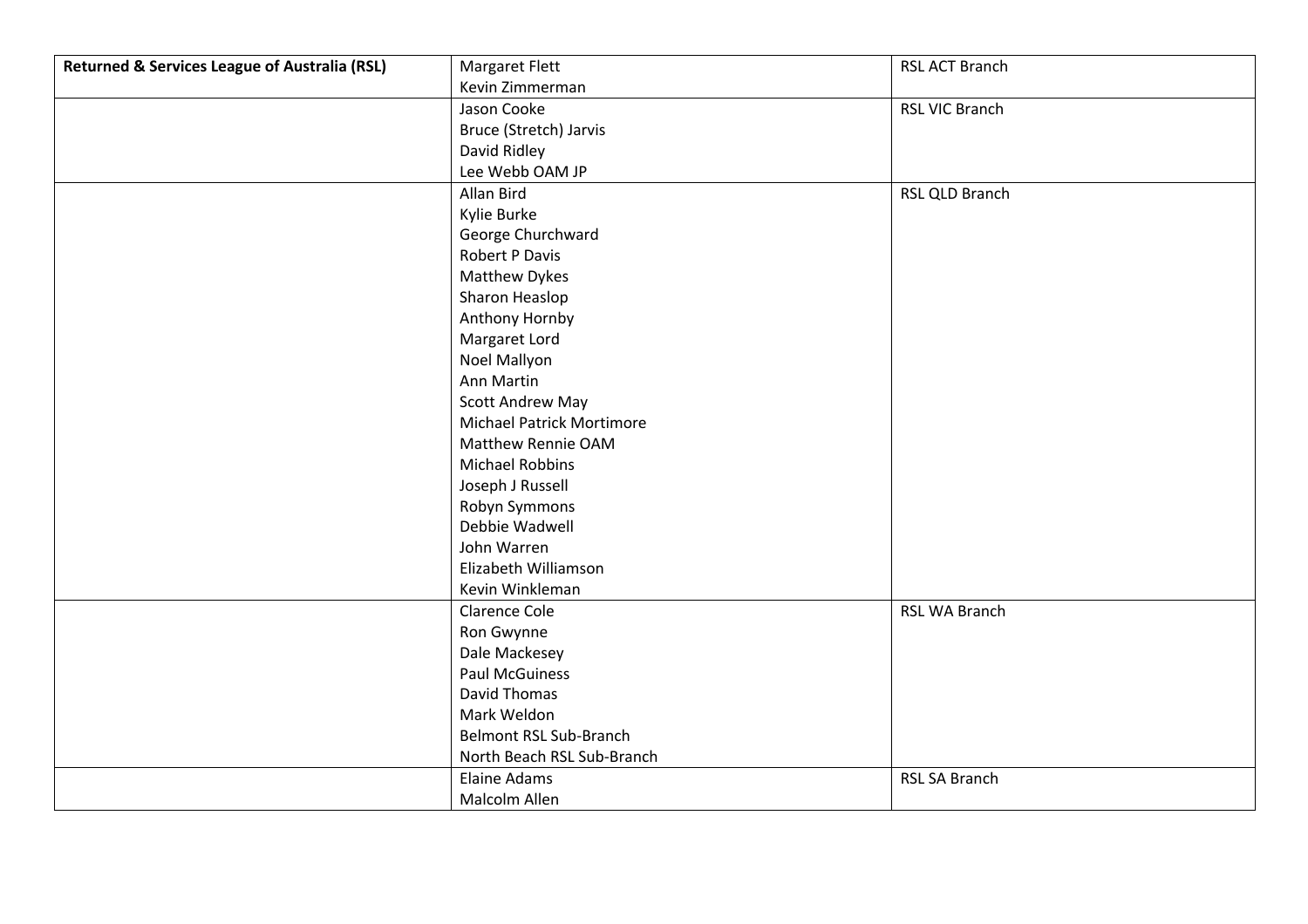|                                                | Anthony Bickle                                        |                                  |
|------------------------------------------------|-------------------------------------------------------|----------------------------------|
|                                                | lan Easton                                            |                                  |
|                                                | Joanna Grotto                                         |                                  |
|                                                | lan Gully                                             |                                  |
|                                                | Janeane Haaja                                         |                                  |
|                                                | Rosalie Hogan                                         |                                  |
|                                                | Fred Hugo                                             |                                  |
|                                                | <b>Graham Sargent</b>                                 |                                  |
|                                                | <b>Trevor Thomas</b>                                  |                                  |
|                                                |                                                       |                                  |
| Russian Ethnic Community Society Australia Day | <b>Andrew Pesce</b>                                   | <b>Medallions</b>                |
| <b>Awards</b>                                  | <b>Vitaly Patrin</b>                                  |                                  |
|                                                | <b>Alexander Mirvis</b>                               |                                  |
|                                                | Paul Shahmatov                                        |                                  |
|                                                | Victor Ignatenko                                      |                                  |
|                                                | Vladimir Kouzmin and Olga Kouzmin                     | <b>Group Awards (Medallions)</b> |
|                                                | Ludmila Ivacheff, Dmitry Ivacheff and Alexey Ivacheff |                                  |
|                                                | Gennadi Dubinsky                                      | Lapel Pins                       |
|                                                | Viktoria Bolonina                                     |                                  |
|                                                | Artem Nosovtsev                                       |                                  |
|                                                | Natalia Esdaile-Watts                                 |                                  |
|                                                | Lubava Dmitrieva                                      |                                  |
|                                                | Sofia Dmitrieva                                       |                                  |
|                                                | Ekaterina Kaskina                                     |                                  |
|                                                | Svetlana Kan                                          |                                  |
|                                                |                                                       |                                  |
| <b>Services Australia</b>                      | David Reed                                            |                                  |
|                                                | Janet Courtis                                         |                                  |
|                                                | <b>Trent Newton</b>                                   |                                  |
|                                                | Ryan Forsyth                                          |                                  |
|                                                | Simon Littlechild                                     |                                  |
|                                                | <b>Ashley Reiter</b>                                  |                                  |
|                                                | Michael Wragge                                        |                                  |
|                                                | Queenie Balaba                                        |                                  |
|                                                | <b>Wendy Thompson</b>                                 |                                  |
|                                                | Kerry Tronerud                                        |                                  |